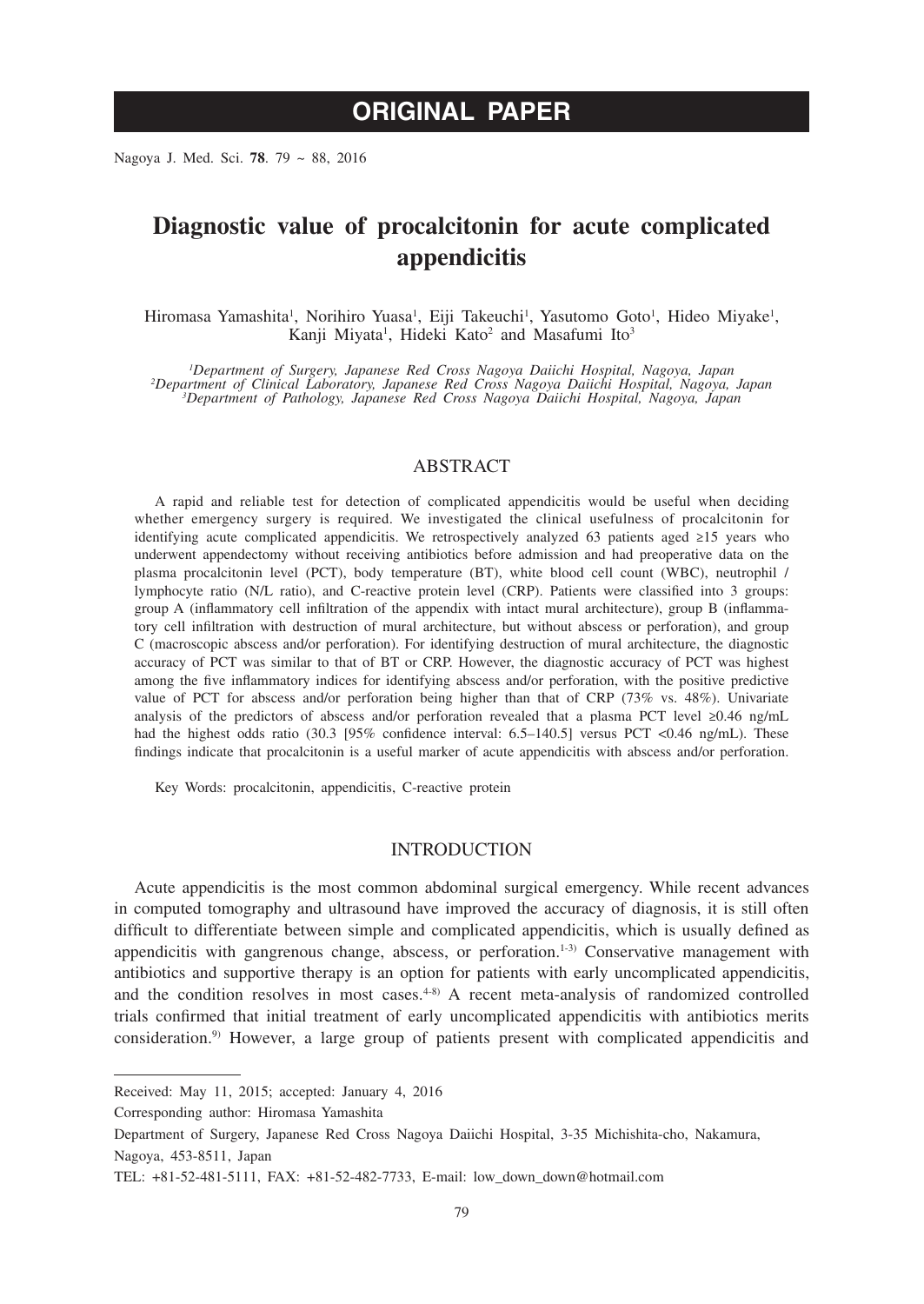delay in making the correct diagnosis and initiating surgical treatment may lead to ruptured appendix with generalized sepsis. Therefore, a rapid and reliable test that can detect or exclude gangrenous change, abscess, or perforation of the appendix would be useful when deciding whether emergency surgery is required.

Some widely available laboratory tests can provide assistance in determining the severity of acute appendicitis. Conventional clinical or laboratory parameters, including the body temperature (BT), white blood cell count (WBC), neutrophil / lymphocyte ratio (N/L ratio), and C-reactive protein (CRP) level, have been employed to distinguish between uncomplicated and complicated appendicitis.10,11) In 1993, Assicot *et al.* reported a marked increase of the plasma procalcitonin (PCT) level in patients with sepsis and other clinically significant bacterial infections.12) PCT is a precursor of calcitonin. It is constitutively secreted by the C cells of the thyroid gland and the K cells of the lungs, and is also rapidly produced by most parenchymal tissues throughout the body in response to stimulation by endotoxin or inflammatory cytokines.13-15) Unlike CRP, the PCT level does not increase in patients with sterile inflammation or viral infection.12) This characteristic makes it a popular biomarker for many conditions, including acute appendicitis. Recent studies have demonstrated that PCT is useful as a marker for detection of sepsis and for estimating the severity of pneumonia, pancreatitis, or bacteremia.16-20) Several previous studies have investigated the value of PCT for diagnosing or determining the severity of acute appendicitis, but the results have been inconsistent.<sup>21-26)</sup> Accordingly, we investigated the usefulness of PCT as a diagnostic marker for complicated appendicitis compared with BT, WBC, the N/L ratio, and CRP.

## PATIENTS AND METHODS

We retrospectively analyzed the medical records of 63 patients aged ≥15 years who underwent appendectomy from November 2011 to October 2013 and had histopathological findings consistent with acute appendicitis. The preoperative clinical diagnosis was acute appendicitis in all patients. For each patient, the age, sex, BT, WBC, N/L ratio, CRP, plasma PCT level, pathological findings, and length of hospital stay were investigated. Patients who had received antibiotics before admission were excluded from this study, because antibiotic therapy can alter laboratory data and BT, and can modify the pathological features of appendicitis.

The plasma PCT level was measured with a Cobas e411 electrochemiluminescence immunoassay (Roche Diagnostics Japan, Tokyo, Japan). Its lower limit of detection was 0.02 ng/mL, and its reportable range (analytical range and clinical reportable range) was between 0.02 and 100 ng/mL. According to the manufacturer, the mean within-run reproducibility at approximately 0.5 ng/mL was 0.55 ng/mL (coefficient of variation: 1.1%). A Coulter LH750 counter (Beckman Coulter, Tokyo, Japan) was used to determine the WBC and the N/L ratio. A JCA-BM2250 analyzer (Japan Electron Optics, Tokyo) and N-assay LA CRP-S D-type analytical reagent (Nittobo Medical, Tokyo, Japan) were used to measure serum CRP. All assays were performed at a single laboratory.

The pathological diagnosis of acute appendicitis was based on intraoperative findings combined with macroscopic and histological examination of the resected appendix. Patients were classified into the following three groups according to the severity of inflammation of the appendix: (1) group A had inflammatory cell infiltration of the appendix with intact mural architecture (Figure 1a); (2) group B had inflammatory cell infiltration with destruction of mural architecture, but without abscess or perforation (Figure 1b), and (3) group C had inflammatory cell infiltration with destruction of mural architecture and a macroscopic peri-appendiceal abscess and/or macroscopic perforation (Figure 2).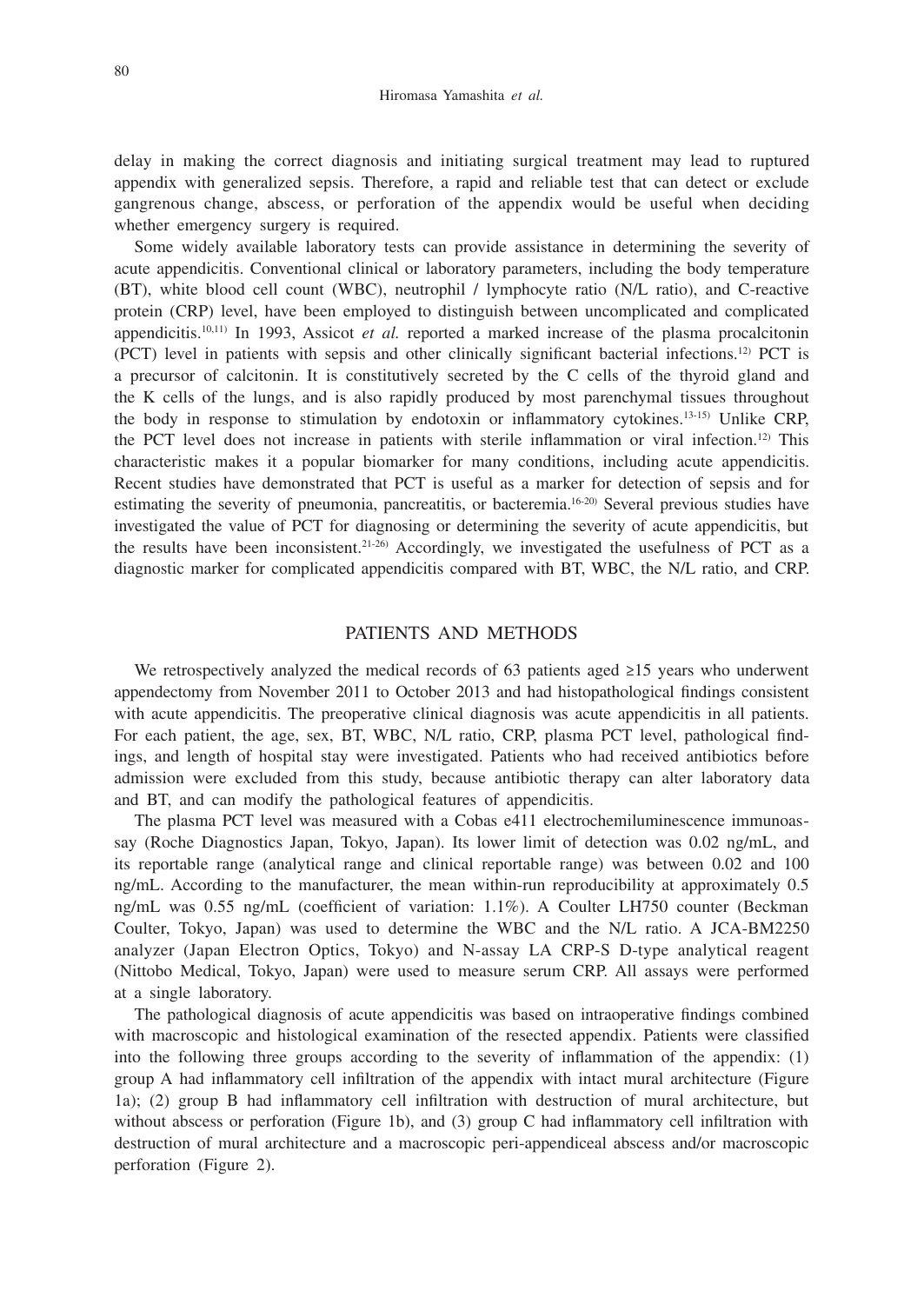## Procalcitonin for acute complicated appendicitis



Fig. 1 Microscopic findings of resected appendixes. Inflammatory cell invasion without destruction of the mural architecture (a) and with destruction of the mural architecture (b).



**Fig. 2** Macroscopic appearance of a resected appendix with perforation (arrow).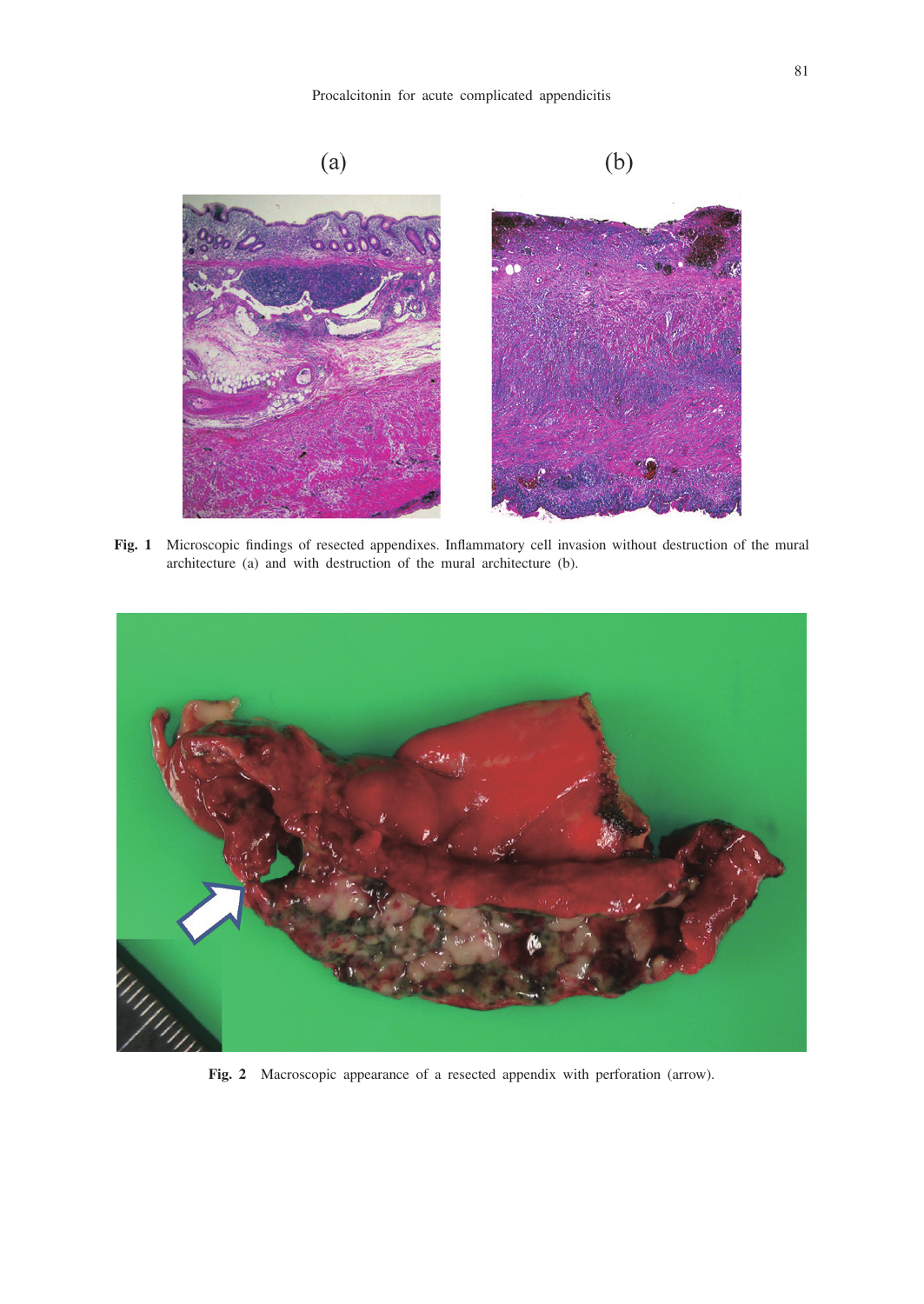#### Hiromasa Yamashita *et al.*

#### *Outcome Measures*

Histopathological destruction of the mural architecture of the appendix is considered to represent gangrenous change, suggesting that conservative therapy with antibiotics is not indicated, while an abscess and/or perforation requires immediate surgery. Therefore, the diagnostic accuracy of PCT, BT, WBC, the N/L ratio, and CRP were compared for the following categories of acute appendicitis: (1) appendicitis without vs. with destruction of the mural architecture (group A vs. groups B+C) and (2) appendicitis without vs. with abscess and/or perforation (groups A+B vs. groups C).

#### *Statistical Analysis*

Diagnostic accuracy was assessed by calculating the positive predictive value (PPV) and negative predictive value (NPV). Receiver operating characteristic (ROC) analysis was performed and the area under the ROC curve (AUC) was calculated to assess the diagnostic value of PCT, BT, WBC, N/L ratio, and CRP for each category of acute appendicitis. Differences of AUC values were analyzed with the DeLong test.<sup>27)</sup> The optimal cut-off value was determined as the point of maximum distance between the ROC curve and the diagonal line.

Continuous variables are expressed as the mean  $\pm$  standard deviation, unless otherwise stated. Logarithmic transformation of plasma PCT data was performed for graphic display. Nonparametric comparisons between two groups were done with the Mann-Whitney U test. For comparison among multiple groups, Kruskal-Wallis nonparametric analysis of variance was performed, while the Mann-Whitney U test with Bonferroni's correction was used for post hoc comparisons. All tests were two-tailed. A probability  $(P)$  <0.05 was considered to indicate statistical significance, except that P<0.01 was accepted for the Mann-Whitney U test with Bonferroni's correction. Logistic regression was performed for univariate analysis of the predictors of appendiceal abscess and/or perforation. All statistical analyses were performed with JMP (Version 11; SAS Institute, Japan) or modified R software (The R Foundation for Statistical Computing, Perugia, Italy). Our institutional ethics committee determined that this study did not require ethical approval.

### RESULTS

#### *Subjects*

A total of 195 patients underwent appendectomy at our department during the study period. After excluding patients who were under 15 years old, those who received antibiotics before admission, those without complete data (PCT, BT, WBC, N/L ratio, and CRP), and those without histopathological evidence of acute appendicitis, 63 patients (32%) were entered into the study. Their mean age was  $48 \pm 18$  years, and 39 patients (62%) were male. The number of patients in groups A, B, and C was 14, 34, and 15, respectively. None of the patients died after appendectomy. The demographic profile and length of hospital stay in groups A, B, and C are presented in Table 1. Groups B and C were older than group A, while the hospital stay was longest in group C among the three groups.

### *Comparison of Inflammatory Indices*

The PCT, BT, WBC, N/L ratio, and CRP of each group are shown in Figure 3. While PCT, BT, and CRP increased across the three groups from A to C, the WBC and N/L ratio did not. PCT, BT, and CRP showed significant differences among the three groups (p<0.0001, p=0.001, and p<0.0001, respectively, Kruskal-Wallis test).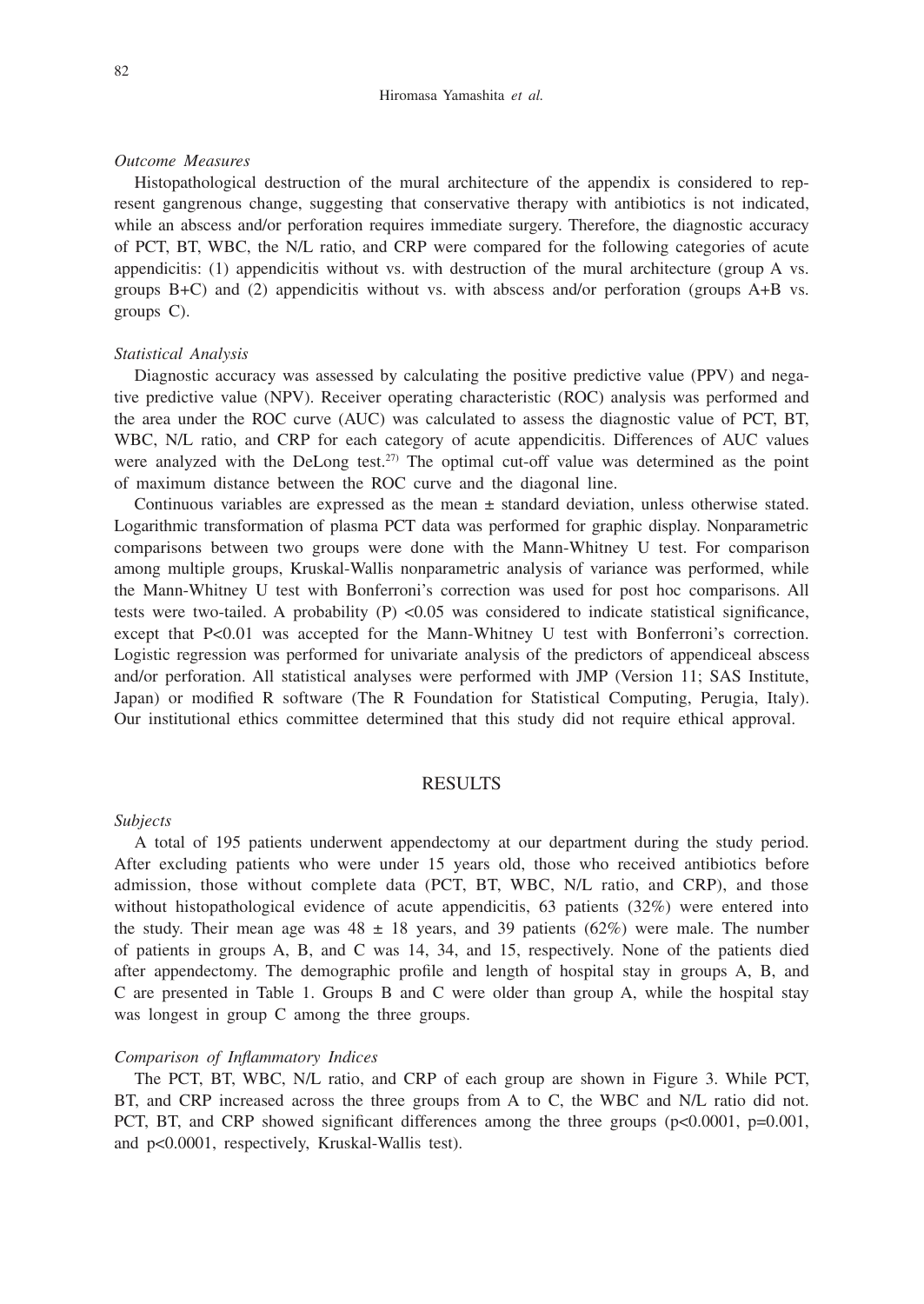**Table 1** Demographic profile and hospital stay

|                                        | Total    |          | Group A Group B | Group C  | P value  |  |
|----------------------------------------|----------|----------|-----------------|----------|----------|--|
|                                        | $(n=63)$ | $(n=14)$ | $(n=34)$        | $(n=15)$ |          |  |
| Age (years) : median                   | 46       | 35       | 49              | 49       | 0.0032   |  |
| interquartile range                    | 27       | 14       | 26              | 33       |          |  |
| Male: Female ratio                     | 39:24    | 8:6      | 23:11           | 8:7      | 0.5835   |  |
| Length of hospital stay (days): median | 5        | 5.       | 5               | 12       | < 0.0001 |  |
| interquartile range                    | 2.8      |          |                 | 12       |          |  |



**Fig. 3** Procalcitonin (PCT) (a), body temperature (BT) (b), white blood cell count (WBC) (c), neutrophil/ lymphocyte (N/L) ratio (d), and C-reactive protein (CRP) (e) in patients stratified by the macroscopic and histopathological features of the resected appendix. Box and whisker plots: boxes represent the 25th to 75th percentiles, bold horizontal lines indicate the median, and whiskers display the 10th and 90th percentiles.

## *Diagnostic Value for Complicated Appendicitis*

(1) Destruction of mural architecture (group A vs. groups B+C)

The diagnostic value of PCT, BT, WBC, N/L ratio, and CRP for predicting destruction of the mural architecture (group A vs. groups B+C) is presented in Table 2, while the ROC curves are displayed in Figure 4a. The optimal cut-off values of PCT, BT, WBC, N/L ratio, and CRP were  $0.07$  ng/mL,  $37.1^{\circ}$ C,  $15.3 \times 10^{3}$  /µL, 6.2, and 3.5 mg/dL, respectively. The AUCs of PCT, BT, and CRP were similar and the PPV of PCT (90%) was slightly lower than that of BT or CRP.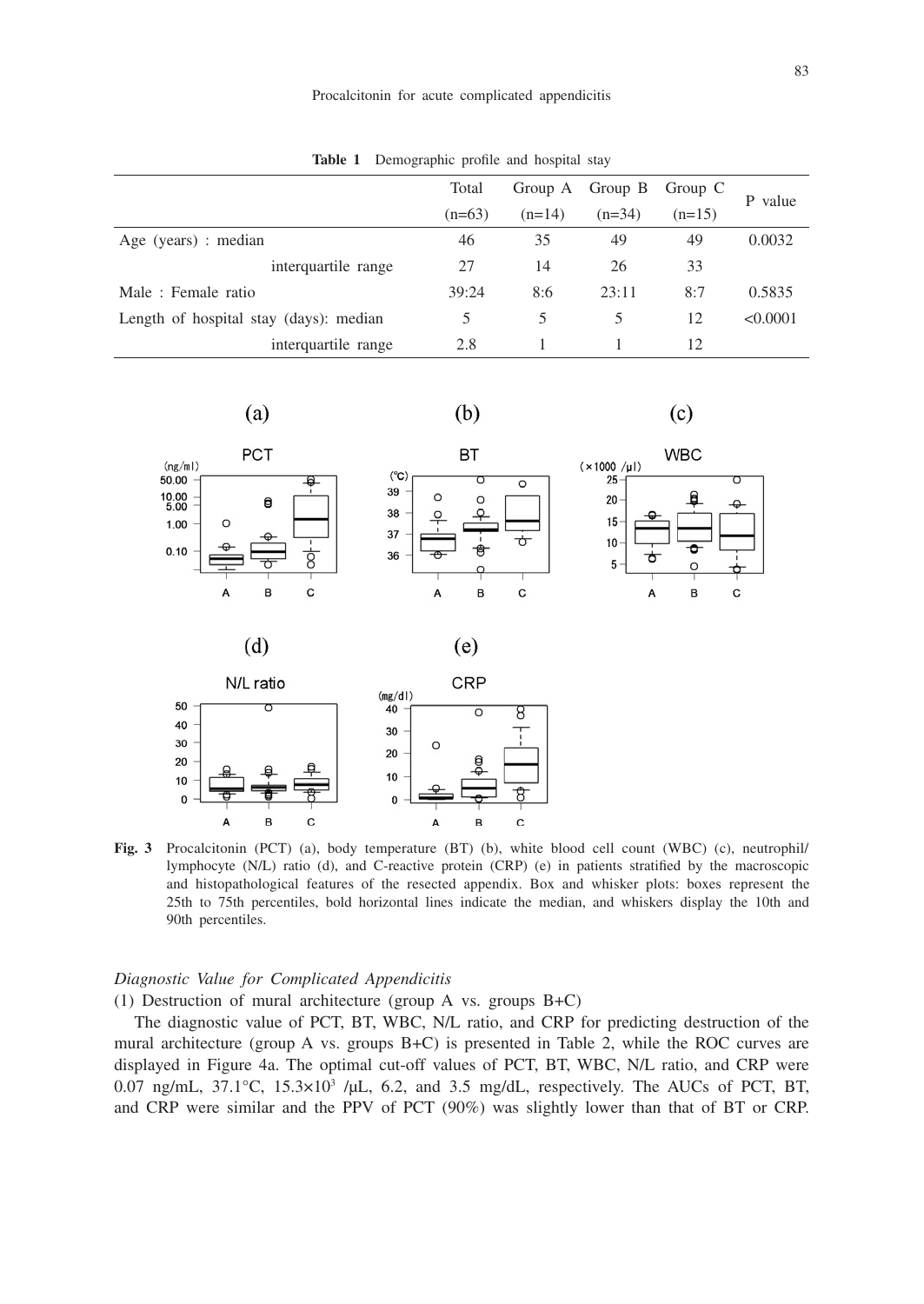|                           | <b>PCT</b>     | <b>BT</b>          | <b>WBC</b>             | N/L ratio | CRP                   |
|---------------------------|----------------|--------------------|------------------------|-----------|-----------------------|
| Optimal cutoff value      | $0.07$ (ng/mL) | 37.1 $(^{\circ}C)$ | $15.3 \ (x10^3/\mu L)$ | 6.2       | $3.5 \text{ (mg/dL)}$ |
| Positive predictive value | 90             | 95                 | 86                     | 84        | 94                    |
| Negative predictive value | 40             | 52                 | 27                     | 29        | 43                    |
| Area under the ROC curve  | 0.777          | 0.781              | 0.531                  | 0.527     | 0.792                 |

**Table 2** Diagnostic value of each parameter for destruction of mural structure (group A vs. groups B+C)



 $(b)$ 



**Fig. 4** Receiver operating characteristic curves for procalcitonin (PCT), body temperature (BT), white blood cell count (WBC), neutrophil/lymphocyte (N/L) ratio, and C-reactive protein (CRP) as predictors of mural destruction (a) and abscess and/or perforation (b).

(2) Abscess and/or perforation (groups A+B vs. group C)

The diagnostic value of PCT, BT, WBC, N/L ratio, and CRP for predicting an appendiceal abscess and/or perforation (groups A+B vs. group C) is presented in Table 3, while the ROC curves are shown in Figure 4b. The optimal cut-off values of PCT, BT, WBC, N/L ratio, and CRP were 0.46 ng/mL,  $37.6^{\circ}$ C,  $16.7 \times 10^{3}$  µL,  $7.3$ , and 6.7 mg/dL, respectively. The AUC and NPV of PCT were similar to those of CRP, which had the highest values among the five inflammatory indices, but the PPV of PCT (73%) was higher than that of CRP (48%). Univariate analysis of the predictors of abscess and/or perforation revealed that PCT ≥0.46 ng/mL had the highest odds ratio (30.3 [95% confidence interval: 6.5–140.5] versus PCT <0.46 ng/mL) among the five indices investigated (Table 4).

**Table 3** Diagnostic value of each inflammatory parameter for abscess and/or perforation (groups A+B vs. group C)

|                           | <b>PCT</b>     | BТ                 | <b>WBC</b>               | N/L ratio | <b>CRP</b>    |
|---------------------------|----------------|--------------------|--------------------------|-----------|---------------|
| Optimal cutoff value      | $0.46$ (ng/mL) | 37.6 $(^{\circ}C)$ | $16.7 \times 10^3/\mu L$ | 7.3       | $6.7$ (mg/dL) |
| Positive predictive value | 73             | 47                 | 36                       | 38        | 48            |
| Negative predictive value | 92             | 86                 | 80                       | 85        | 92            |
| Area under the ROC curve  | 0.832          | 0.733              | 0.439                    | 0.609     | 0.830         |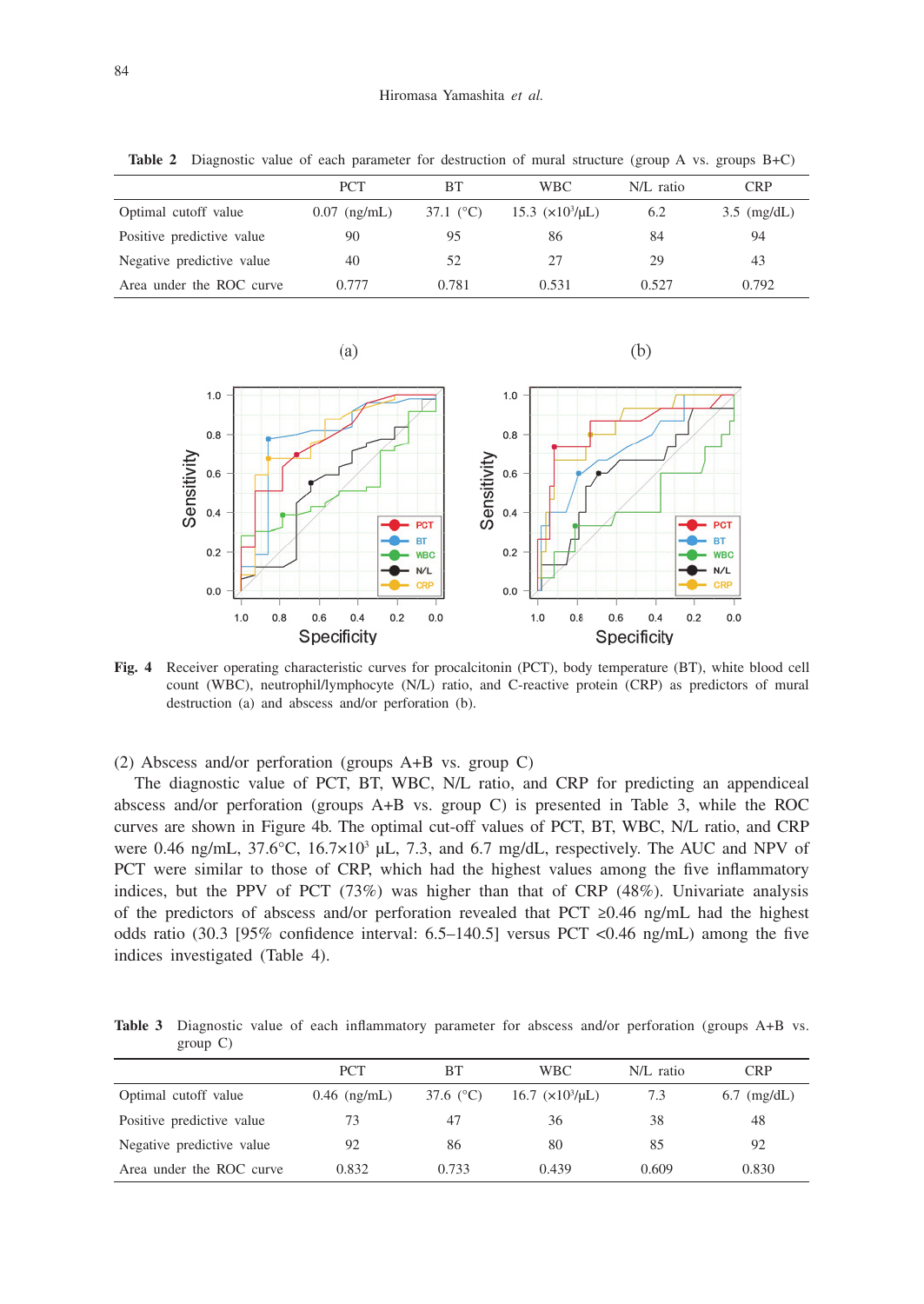| Variable    |              | P value  | Odds ratio    | 95% confidence interval |
|-------------|--------------|----------|---------------|-------------------------|
| <b>PCT</b>  | < 0.46       |          | 1 (reference) |                         |
|             | $\ge 0.46$   | < 0.0001 | 30.3          | $6.5 - 140.5$           |
| <b>BT</b>   | <37.6        |          | 1 (reference) |                         |
|             | $\geq 37.6$  | 0.0062   | 5.7           | $1.6 - 19.8$            |
| <b>WBC</b>  | <16700       |          | 1 (reference) |                         |
|             | $\geq 16700$ | 0.242    | 2.2           | $0.6 - 7.9$             |
| $N/L$ ratio | 27.3         |          | 1 (reference) |                         |
|             | $\geq 7.3$   | 0.0511   | 3.3           | $1.00 - 11.0$           |
| <b>CRP</b>  | <6.7         |          | 1 (reference) |                         |
|             | $\geq 6.7$   | 0.001    | 10.8          | $2.6 - 44.4$            |

**Table 4** Univariate analysis of the predictors of abscess and/or perforation

## DISCUSSION

In the present study, we assessed the diagnostic accuracy of five inflammatory indices (PCT, BT, WBC, the N/L ratio, and CRP) for predicting destruction of the mural architecture of the appendix and the presence of abscess and/or perforation. For identifying destruction of the mural architecture, the diagnostic accuracy of PCT was similar to that of BT or CRP. However, the diagnostic accuracy of PCT was highest among the five inflammatory indices for identifying abscess and/or perforation, with the PPV of PCT (73%) being higher than that of CRP (48%).

Acute appendicitis is a common cause of acute abdomen and can require immediate surgery, with delayed diagnosis and surgical treatment resulting in complications or even death. The reported overall mortality rate of appendicitis is only 0.3%, but this rises considerably in patients with perforation or older patients.<sup>28)</sup> Perforated appendix is associated with higher morbidity and mortality compared to appendicitis without perforation. In one series, the mortality rate of patients over 80 years old with perforated appendicitis was  $21\%$ .<sup>29)</sup>

Varadhan *et al.* performed a meta-analysis of randomized controlled trials, and concluded that initial antibiotic therapy merits consideration as a primary treatment option for early uncomplicated appendicitis.<sup>9)</sup> Conservative management of uncomplicated acute appendicitis with antibiotics and supportive treatment has also been advocated by several other authors, $4-8$ ) but it is often difficult to distinguish between uncomplicated and complicated appendicitis.

Various laboratory tests have been investigated for making a diagnosis or evaluating the severity of acute appendicitis, including WBC, the N/L ratio, CRP, PCT, interleukin-6, D-dimer, pancreatic stone protein, and lipopolysaccharide-binding protein. For diagnosing acute appendicitis, PCT was reported to be no better than other markers such as CRP or WBC.<sup>23-26)</sup> However, several reports have suggested that PCT has a higher diagnostic value for complicated appendicitis.<sup>22, 24, 26)</sup> Kafetzis *et al.* assessed the diagnostic value of PCT in 212 children with appendicitis, and found that a PCT level >0.5 ng/ml could identify perforation or gangrene with a sensitivity of 73.4% and a specificity of 94.6%.22) Yu *et al.* performed a systematic review of seven studies on the diagnostic accuracy of PCT, CRP, and WBC, which showed that PCT was more accurate for diagnosing complicated appendicitis, although they did not provide a definition of complicated appendicitis in their report.26) Anielski *et al.* reported that measurement of interleukin-6 was useful for reducing the false-positive rate for diagnosis of acute appendicitis.<sup>30)</sup> Tschuor *et al.*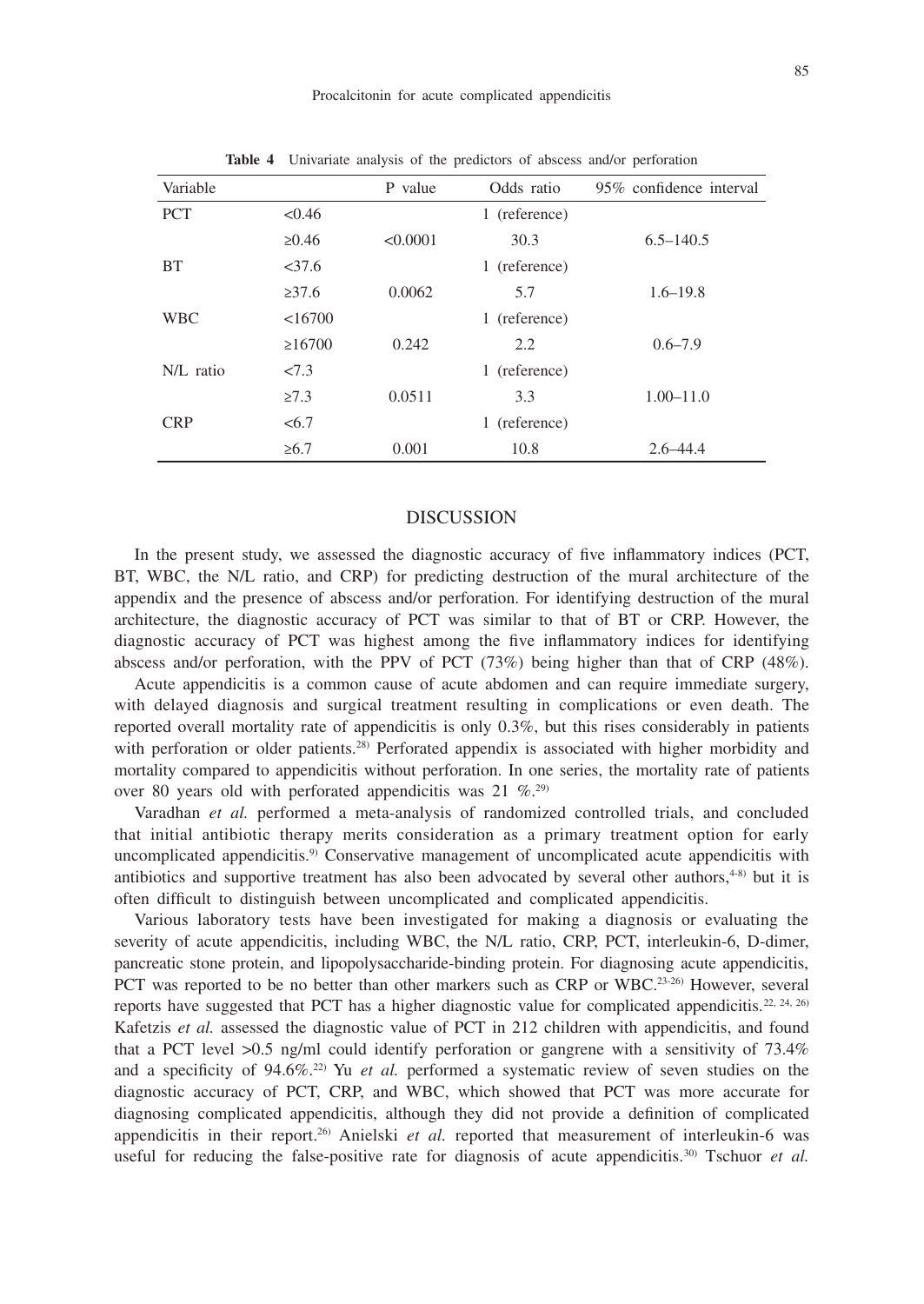studied pancreatic stone protein as a predictor of acute appendicitis in patients presenting to the emergency department with abdominal pain,<sup>31)</sup> and Brănescu et al. evaluated lipopolysaccharidebinding protein in 147 patients admitted with acute appendicitis.<sup>32</sup> Although the results of these studies were encouraging, both of these tests are unavailable in the routine clinical setting.

The correlation between the findings of the surgeon at operation and the results of pathological examination is sometimes not complete, $33-35$  and there are various definitions of the stages of appendicitis in the literature.<sup>36, 37)</sup> In this study, we defined the stages of acute appendicitis based on intraoperative findings (peri-appendiceal abscess), macroscopic findings (perforation of the resected specimen), and microscopic findings (destruction of mural architecture). We found that PCT had a similar diagnostic value for mural destruction to that of BT or CRP, but PCT was superior to the other inflammatory indices for identifying abscess and/or perforation.

PCT is not only elevated in patients with systemic infections, but is also increased by some localized bacterial infections, such as lower respiratory tract infection, meningitis, and pancreatitis.38, 39) Bacterial lipopolysaccharides and the proinflammatory cytokines are the most potent inducers of PCT production.40) Brunkhorst *et al.* showed that injection of bacterial endotoxin into healthy subjects caused the PCT level to rise by approximately 0.5 ng/ml per hour after a latent period of about  $2-3$  h, reaching a plateau after  $6-12$  h.<sup>14)</sup> Mild acute appendicitis may not be associated with significant bacterial translocation. Aslan *et al.* reported that only 3 of 18 patients (16.6%) with acute appendicitis showed bacterial translocation to the mesenteric lymph nodes adjacent to the terminal ileum.41) Once bacterial translocation occurs from the appendix to the lymph nodes or the portal vein, PCT production is induced. PCT has a half-life of 24 to 30 hours, while CRP does not increase for 12 to 24 hours after the onset of inflammation and takes 20 to 72 hours to reach a plateau.<sup>14)</sup> The divergent behavior of these two inflammatory indices may underlie the difference in the diagnostic value of PCT and CRP.

This study had several limitations. First, the number of patients investigated was relatively small. To allow us to properly assess the diagnostic value of the five inflammatory indices, patients who had received antibiotics before admission were excluded because antibiotic therapy might have influenced both the indices and histopathological changes of the appendix. Conservative management of appendicitis with antibiotics and supportive therapy is frequent in Japan, which reduced the number of patients available for our study. Second, our histopathological classification of acute appendicitis was not the most common one. Unfortunately, the definition of the stages of appendicitis varies in the literature, $34, 35$  but the results of future studies on acute appendicitis can be compared with ours because we clearly defined each stage. Despite these limitations, we consider that our findings can be applied for determining whether emergency surgery is required in patients with acute appendicitis, since PCT is a useful marker of acute appendicitis associated with abscess or perforation.

Conflicts of Interest and Source of Funding: None

## **REFERENCES**

- 1) Martin AE, Vollman D, Adler B, Caniano DA. CT scans may not reduce the negative appendectomy rate in children. *J Pediatr Surg*, 2004; 39: 886–890.
- 2) Coursey CA, Nelson RC, Patel MB, Cochran C, Dodd LG, Delong DM, Beam CA, Vaslef S. Making the diagnosis of acute appendicitis: do more preoperative CT scans mean fewer negative appendectomies? A 10-year study. *Radiology*, 2010; 254: 460–468.
- 3) Markar SR, Karthikesalingam A, Cunningham J, Burd C, Bond-Smith G, Kurzawinski TR. Increased use of pre-operative imaging and laparoscopy has no impact on clinical outcomes in patients undergoing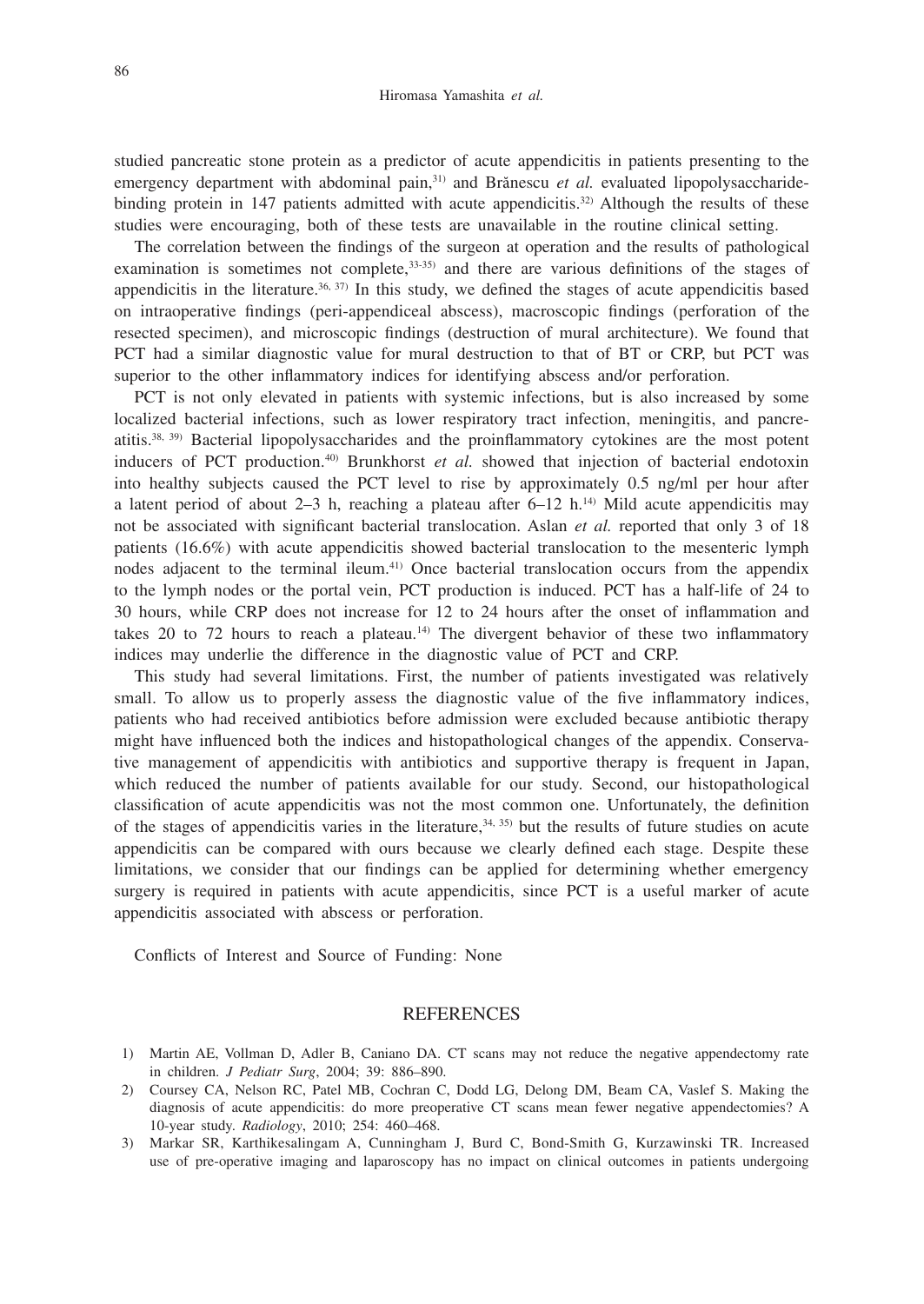appendicectomy. *Ann R Coll Surg Engl*, 2011; 93: 620–623.

- 4) Styrud J, Eriksson S, Nilsson I, Ahlberg G, Haapaniemi S, Neovius G, Rex L, Badume I, Granström L. Appendectomy versus antibiotic treatment in acute appendicitis. a prospective multicenter randomized controlled trial. *World J Surg*, 2006; 30: 1033–1037.
- 5) Malik AA, Bari SU. Conservative management of acute appendicitis. *J Gastrointest Surg*, 2009; 13: 996–970.
- 6) Hansson J, Körner U, Khorram-Manesh A, Solberg A, Lundholm K. Randomized clinical trial of antibiotic therapy versus appendicectomy as primary treatment of acute appendicitis in unselected patients. *Br J Surg*, 2009; 96: 473–481.
- 7) Vons C, Barry C, Maitre S, Pautrat K, Leconte M, Costaglioli B, Karoui M, Alves A, Dousset B, Valleur P, Falissard B, Franco D. Amoxicillin plus clavulanic acid versus appendicectomy for treatment of acute uncomplicated appendicitis: an open-label, non-inferiority, randomised controlled trial. *Lancet*, 2011; 377: 1573–1579; commentaries 1545.
- 8) Paajanen H, Grönroos JM, Rautio T, Nordström P, Aarnio M, Rantanen T, Hurme S, Dean K, Jartti A, Mecklin JP, Sand J, Salminen P. A prospective randomized controlled multicenter trial comparing antibiotic therapy with appendectomy in the treatment of uncomplicated acute appendicitis (APPAC trial). *BMC Surg*, 2013; 13: 3.
- 9) Varadhan KK, Neal KR, Lobo DN. Safety and efficacy of antibiotics compared with appendicectomy for treatment of uncomplicated acute appendicitis: meta-analysis of randomised controlled trials. *BMJ*, 2012; 344: e2156.
- 10) Grönroos JM, Grönroos P. Leucocyte count and C-reactive protein in the diagnosis of acute appendicitis. *Br J Surg*, 1999; 86: 501–504.
- 11) Sand M, Bechara FG, Holland-Letz T, Sand D, Mehnert G, Mann B. Diagnostic value of hyperbilirubinemia as a predictive factor for appendiceal perforation in acute appendicitis. *Am J Surg*, 2009; 198: 193–198.
- 12) Assicot M, Gendrel D, Carsin H, Raymond J, Guilbaud J, Bohuon C. High serum procalcitonin concentrations in patients with sepsis and infection. *Lancet*, 1993; 341: 515–518.
- 13) Dandona P, Nix D, Wilson MF, Aljada A, Love J, Assicot M, Bohuon C. Procalcitonin increase after endotoxin injection in normal subjects. *J Clin Endocrinol Metab*, 1994; 79: 1605–1608.
- 14) Brunkhorst FM, Heinz U, Forycki ZF. Kinetics of procalcitonin in iatrogenic sepsis. *Intensive Care Med*, 1998; 24: 888–889.
- 15) Becker KL, Nylén ES, White JC, Müller B, Snider RH Jr. Clinical review 167: Procalcitonin and the calcitonin gene family of peptides in inflammation, infection, and sepsis: a journey from calcitonin back to its precursors. *J Clin Endocrinol Metab*, 2004; 89: 1512–1525.
- 16) Christ-Crain M, Jaccard-Stolz D, Bingisser R, Gencay MM, Huber PR, Tamm M, Müller B. Effect of procalcitonin-guided treatment on antibiotic use and outcome in lower respiratory tract infections: clusterrandomised, single-blinded intervention trial. *Lancet*, 2004; 363: 600–607.
- 17) Nakamura A, Wada H, Ikejiri M, Hatada T, Sakurai H, Matsushima Y, Nishioka J, Maruyama K, Isaji S, Takeda T, Nobori T. Efficacy of procalcitonin in the early diagnosis of bacterial infections in a critical care unit. *Shock*, 2009; 31: 586–591.
- 18) Mofidi R, Suttie SA, Patil PV, Ogston S, Parks RW. The value of procalcitonin at predicting the severity of acute pancreatitis and development of infected pancreatic necrosis: systematic review. *Surgery*, 2009; 146: 72–81.
- 19) Riedel S, Melendez JH, An AT, Rosenbaum JE, Zenilman JM. Procalcitonin as a marker for the detection of bacteremia and sepsis in the emergency department. *Am J Clin Pathol*, 2011; 135: 182–189.
- 20) Hattori T, Nishiyama H, Kato H, Ikegami S, Nagayama M, Asami S, Usami M, Suzuki M, Murakami I, Minoshima M, Yamagishi H, Yuasa N. Clinical value of procalcitonin for patients with suspected bloodstream infection. *Am J Clin Pathol*, 2014; 141: 43–51.
- 21) Blab E, Kohlhuber U, Tillawi S, Schweitzer M, Stangl G, Ogris E, Rokitansky A. Advancements in the diagnosis of acute appendicitis in children and adolescents. *Eur J Pediatr Surg*, 2004; 14: 404–409.
- 22) Kafetzis DA, Velissariou IM, Nikolaides P, Sklavos M, Maktabi M, Spyridis G, Kafetzis DD, Androulakakis E. Procalcitonin as a predictor of severe appendicitis in children. *Eur J Clin Microbiol Infect Dis*, 2005; 24: 484–487.
- 23) Chakhunashvili L, Inasaridze A, Svanidze S, Samkharadze J, Chkhaidze I. Procalcitonin as the biomarker of inflammation in diagnostics of pediatric appendicular peritonitis and for the prognosis of early postoperative complications. *Georgian Med News*, 2005; 129: 78–81.
- 24) Sand M, Trullen XV, Bechara FG, Pala XF, Sand D, Landgrafe G, Mann B. A prospective bicenter study investigating the diagnostic value of procalcitonin in patients with acute appendicitis. *Eur Surg Res*, 2009; 43: 291–297.